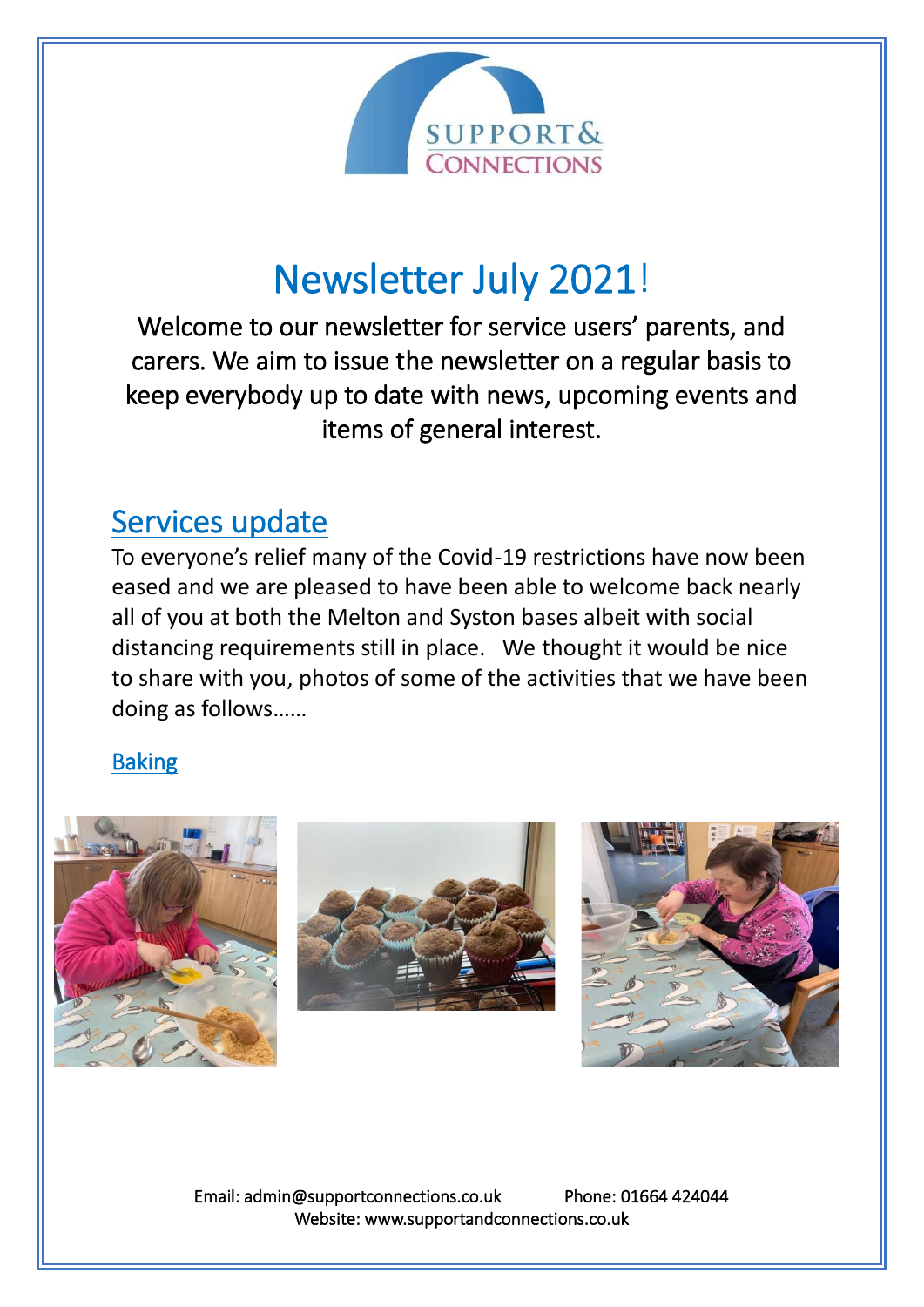#### Crafts and woodwork





We continue to develop our range of craft activities and have recently made a pompom rug for the relaxation room.

#### Allotment and gardening course







Email: admin@supportconnections.co.uk Phone: 01664 424044 Website: www.supportandconnections.co.uk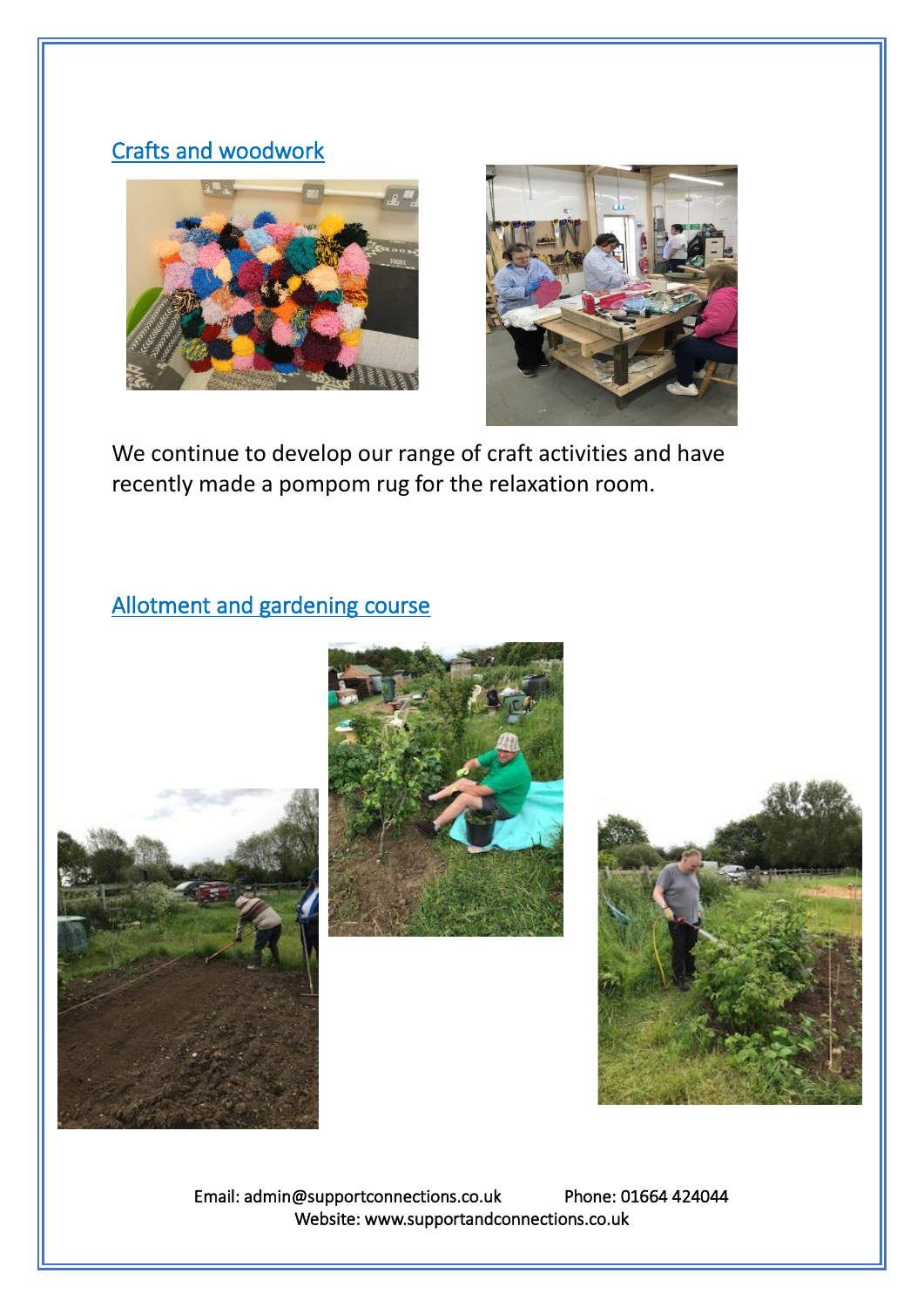

**Recently it was Father's Day, so as a slight variation on the corny joke theme, we decided to treat you to a few 'Dad' jokes;**

**Did you hear about the kidnapping at school? It's fine, he woke up.**

**My boss told me to have a good day, so I went home.**

**I know a lot of jokes about retired people, but none of them work.**

**Five out of four people admit they're bad with fractions!**

**I'm reading a horror story in Braille. Something bad is going to happen, I can just feel it.**

*Why did the scarecrow get an award? Because he was out standing in his field!*

#### Sport